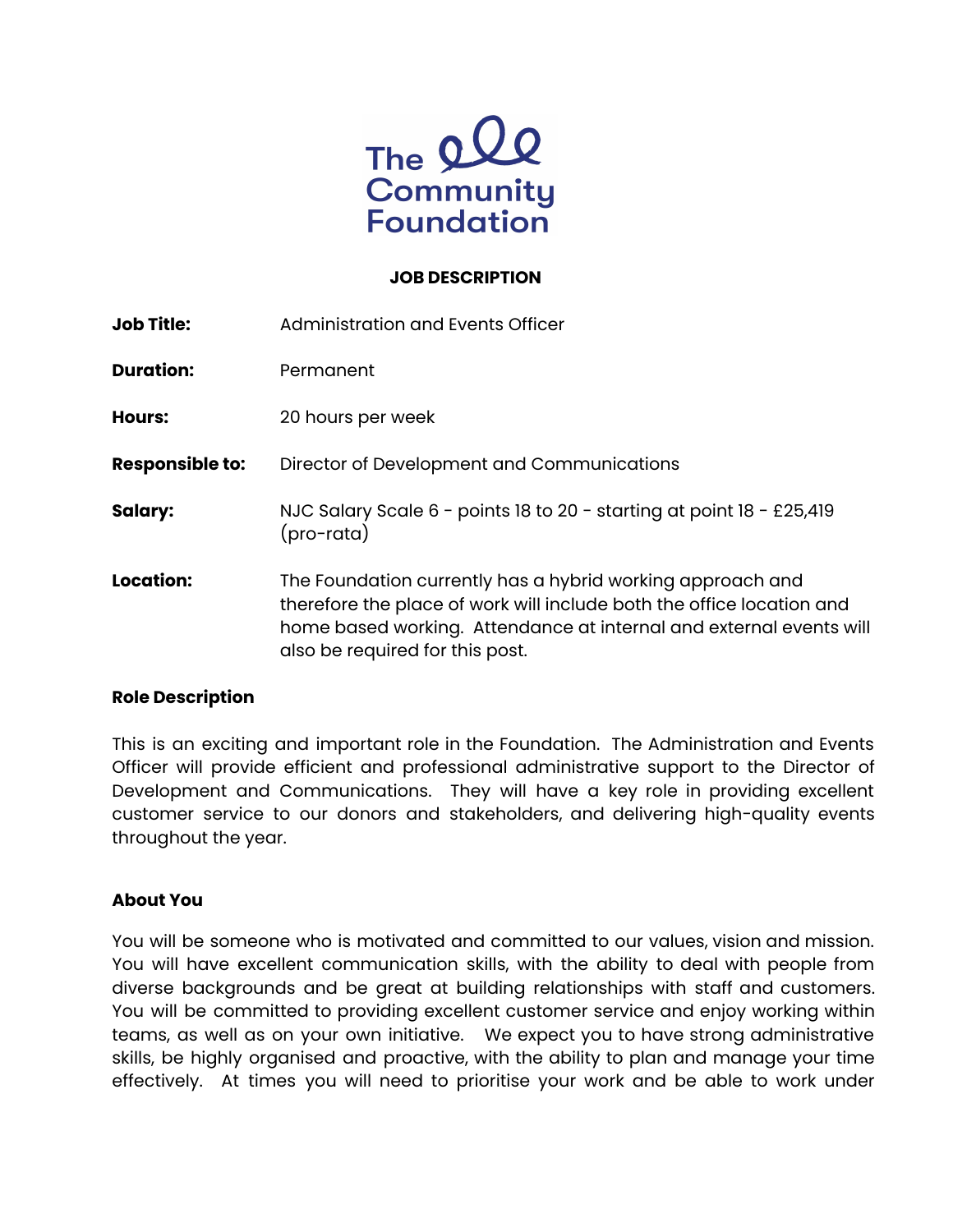pressure. We expect all our staff to have strong IT skills and be competent in using MS Office or Google Workspace and databases.

We also expect that you will identify improvements and efficiencies to help us improve our services and live our culture and values.

### **Main Responsibilities:**

The responsibilities of the Administration and Events Officer will include:

### **Providing excellent customer service to visitors, callers and stakeholders, by:**

- Greeting and welcoming visitors on arrival and directing them to their meeting point if necessary;
- Answering calls, redirecting calls and receiving and returning messages courteously, accurately and promptly;
- Providing general advice and information to callers;
- Preparing and issuing written correspondence for supporters (letters, emails, Invitations, reports, receipts, brochures, flyers, forms, proposals)
- Maintaining excellent and up to date records of stakeholders, donations and donor communications (Letters, Reports, Meetings, Invitations and events attended, Follow up);
- Regularly updating and maintaining records on our CRM database, including supporters, potential donors and key influencer data;
- Preparing reports from the CRM database as required;
- Assisting with the preparation and issue of digital communications, mailshots and publications;
- Stock management of publications, promotional and PR materials and equipment;
- Maintaining a library of communications consent from stakeholders.

# **Arranging internal and external meetings and delivering high-quality events by:**

- Organising meetings, including scheduling external and internal diaries, setting up meetings, issuing invitations, recording responses, compiling attendance lists, booking venues, arranging hospitality and attending meetings where appropriate;
- Organising, providing administrative support for, and attending events;
- Taking, recording, filing and issuing of minutes of meetings.

## **Providing efficient and professional administrative support to the Director of Development & Communications by:**

- Organising and booking travel arrangements;
- Maintaining effective communication with stakeholders;
- Providing general administrative support including filing, photocopying and correspondence;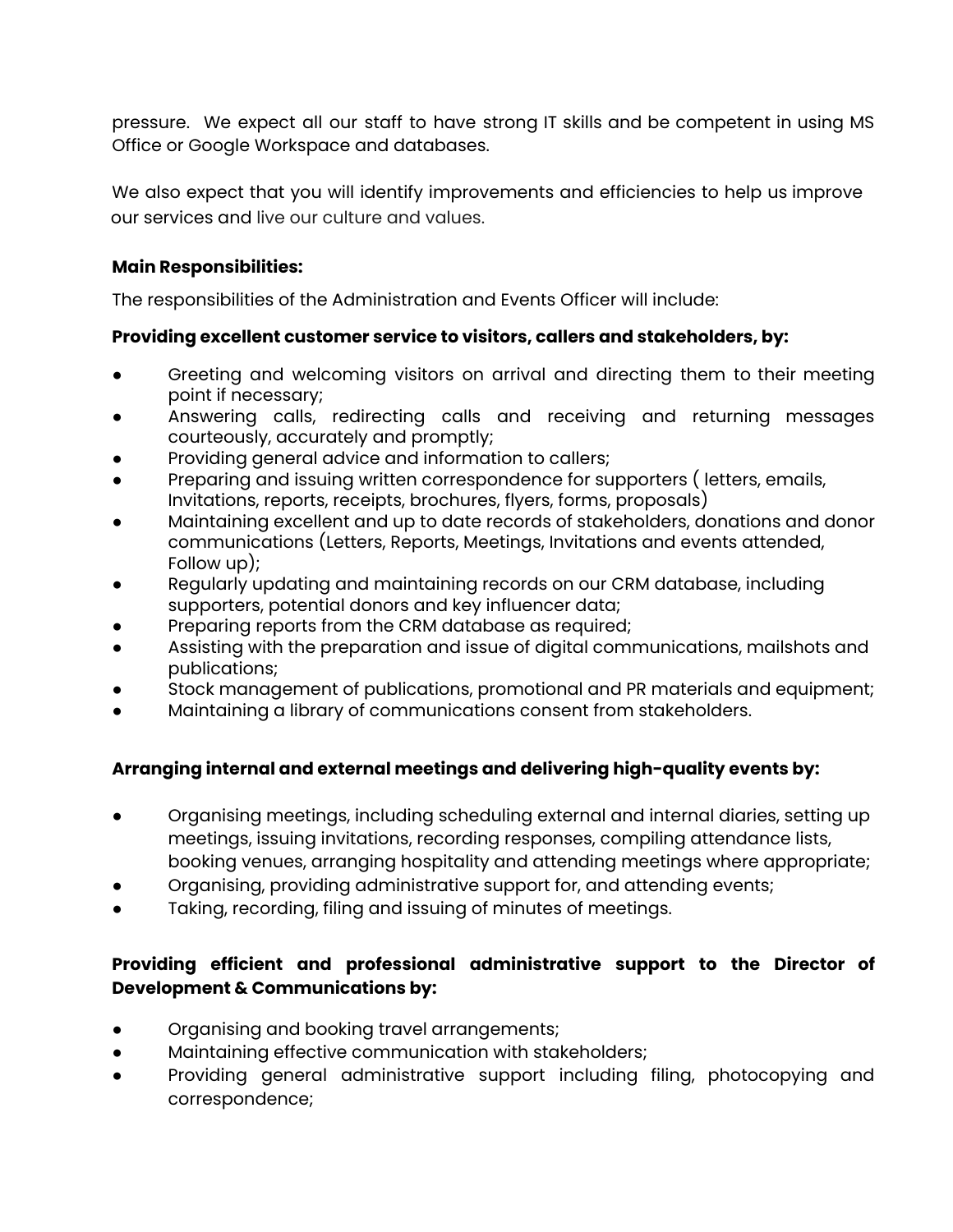- Participating in team meetings, recording action points as appropriate and carrying out relevant follow up actions;
- Ordering goods and services in line with corporate procedures;
- Maintaining effective and appropriate filing systems.

### **General**

All staff are required to:

- carry out their work in accordance with the organisational values and ensure that their behaviours are in keeping with our values;
- be aware of, understand and comply with all of the Foundations policies and procedures;
- manage their workload effectively while ensuring the efficient use of office resources and in particular Google Workspace and the Foundation's database, Salesforce;
- maintain at all times the confidentiality of information received;
- carry out such other appropriate tasks and work as requested;
- attend and participate in staff meetings, team meetings and relevant training;
- attend some of the Foundation events each year.

This Job Description is not intended to comprehensively list the responsibilities of the post, but to indicate the main areas which at this stage appear to be the essential requirements of the post.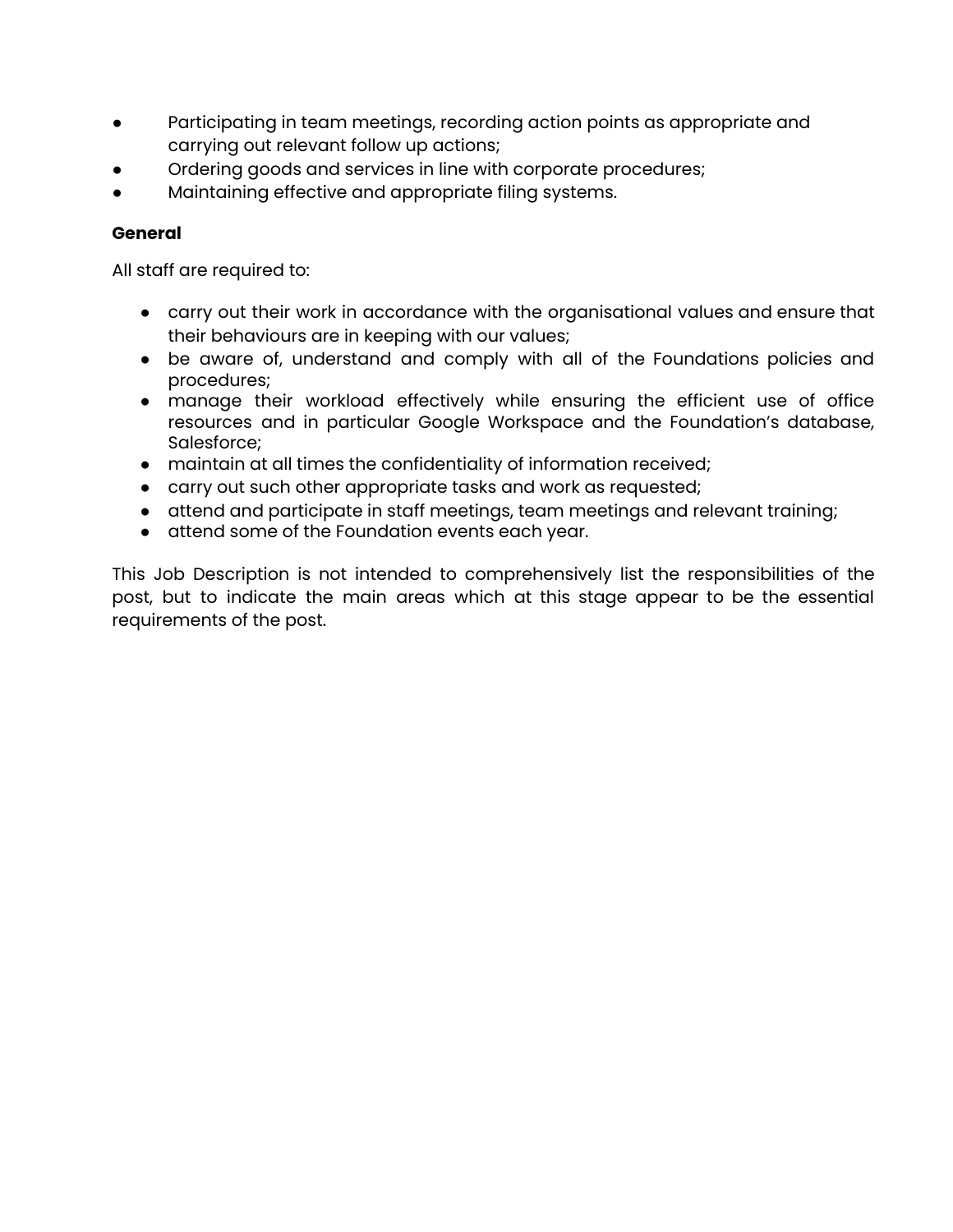# **Administration and Events Officer : Person Specification**

|                                     | <b>ESSENTIAL CRITERIA</b>                                                                                                                                                                                                                                                                                                              | <b>ASSESSMENT</b>                                                                                          |
|-------------------------------------|----------------------------------------------------------------------------------------------------------------------------------------------------------------------------------------------------------------------------------------------------------------------------------------------------------------------------------------|------------------------------------------------------------------------------------------------------------|
| <b>QUALIFICATIONS</b>               | A good standard of education (at least 5 GCSE's<br>(Grade A - C) including Maths and English - or<br>equivalent)                                                                                                                                                                                                                       | <b>Application Form</b>                                                                                    |
| <b>EXPERIENCE</b>                   | At least two years' work experience in a similar<br>administrative role including all of the following:<br>(i) dealing directly with customers and/or the<br>public by phone and in person;<br>(ii) Typing letters, reports and correspondence;<br>(iii) Diary management and organising meetings;<br>Experience of organising events. | Application Form,<br><b>Test and Interview</b>                                                             |
| <b>KNOWLEDGE/</b><br><b>SKILLS</b>  | Excellent customer service skills;<br>Excellent communication skills, both written and<br>verbal;<br>Excellent IT skills and a working knowledge of MS<br>Office or Google Workspace;<br>Highly effective organisational and time<br>management skills;                                                                                | <b>Interview and Test</b>                                                                                  |
| <b>PERSONAL</b><br><b>QUALITIES</b> | Enthusiastic and motivated.<br>Committed to the Foundation's vision, mission<br>and values;<br>Committed to Diversity, Equality and Inclusion and<br>to working with a diverse range of people and<br>communities across Northern Ireland.                                                                                             | <b>Interview and Test</b><br><b>Application Form</b><br>and Interview<br>Application Form<br>and Interview |
| <b>OTHER</b><br><b>REQUIREMENTS</b> | Able to attend events, including occasional<br>evening events.                                                                                                                                                                                                                                                                         | <b>Application Form</b>                                                                                    |
|                                     | <b>DESIRABLE CRITERIA</b>                                                                                                                                                                                                                                                                                                              |                                                                                                            |
| <b>EXPERIENCE</b>                   | Relevant experience of using a CRM database.                                                                                                                                                                                                                                                                                           | <b>Application Form</b>                                                                                    |